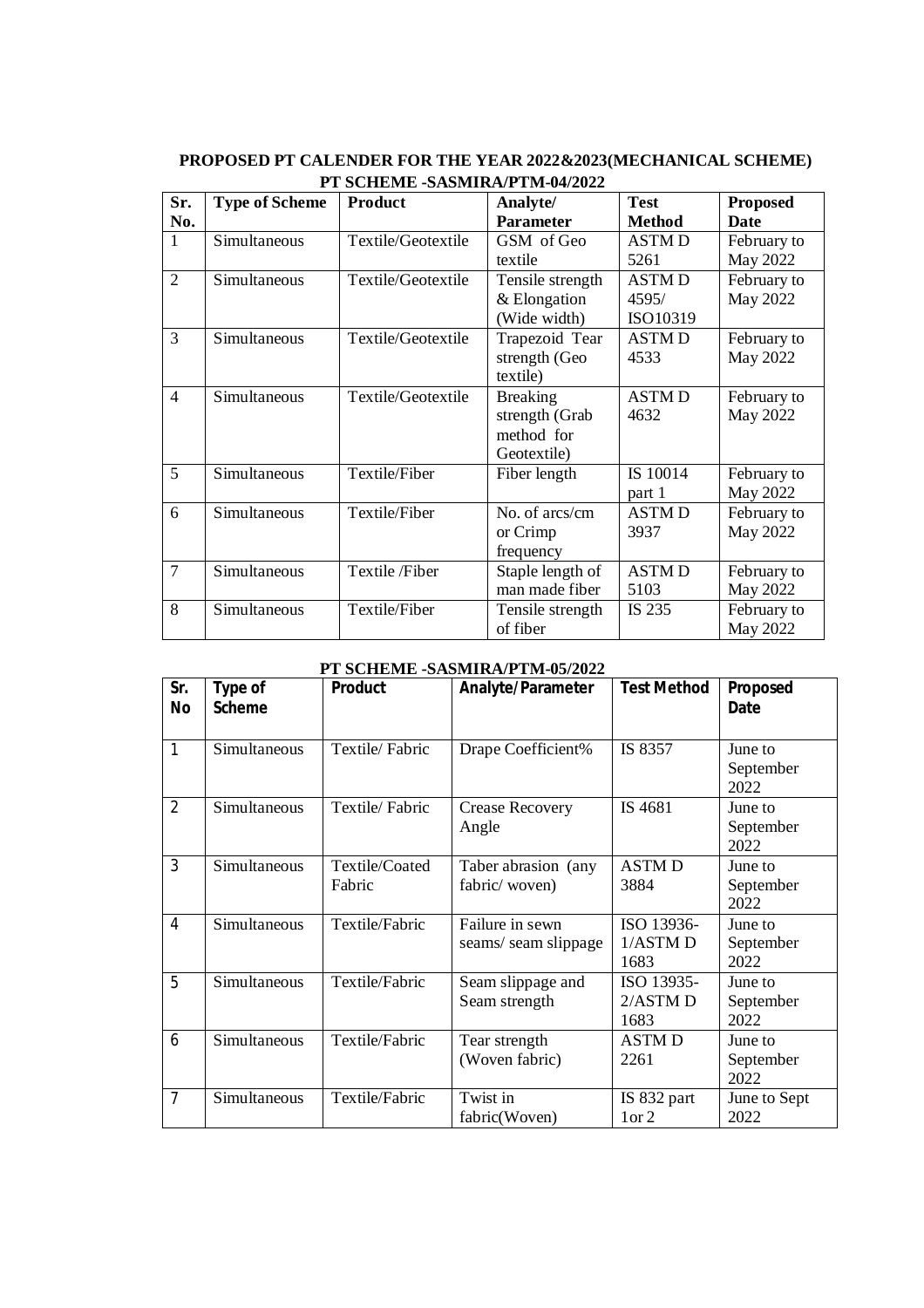|                | PT SCHEME -SASMIRA/PTM-06/2022 |                                  |                                                   |                              |                                |  |  |
|----------------|--------------------------------|----------------------------------|---------------------------------------------------|------------------------------|--------------------------------|--|--|
| Sr.<br>No.     | <b>Type of Scheme</b>          | <b>Product</b>                   | <b>Analyte/Parameter</b>                          | <b>Test</b><br><b>Method</b> | <b>Proposed</b><br><b>Date</b> |  |  |
|                | Simultaneous                   | Textile/Coate<br>d Fabric        | GSM of Coated fabric                              | IS 7016<br>part 1            | Oct to<br>Dec 2022             |  |  |
| $\overline{2}$ | Simultaneous                   | Textile/Coate<br>d Fabric        | Width of coated fabric                            | IS 7016<br>part 1            | Oct to<br>Dec 2022             |  |  |
| 3              | Simultaneous                   | Textile/<br>Coated Fabric        | Breaking strength of<br>coated fabric             | IS 7016<br>part 2            | Oct to<br>Dec 2022             |  |  |
| 4              | Simultaneous                   | Textile/<br><b>Coated Fabric</b> | Tearing strength of coated<br>fabric (Single rip) | IS 7016<br>part 3            | Oct to<br>Dec 2022             |  |  |
| 5              | Simultaneous                   | Textile/<br>Coated Fabric        | Tearing strength of coated<br>fabric (Double rip) | IS 7016<br>part 3            | Oct to<br>Dec 2022             |  |  |
| 6              | Simultaneous                   | Textile/<br><b>Coated Fabric</b> | Resistance to flexing in<br>coated fabric         | IS 7016<br>part 4            | Oct to<br>Dec 2022             |  |  |
| $\overline{7}$ | Simultaneous                   | Textile/<br>Fabric               | Abrasion resistance<br>(Martindale)               | ISO 12947/<br>IS 12673       | Oct to<br>Dec 2022             |  |  |

#### **PT SCHEME -SASMIRA/PTM-07/2023**

| Sr.            | Type of       | <b>Product</b> | <b>Analyte / Parameter</b>  | <b>Test</b>   | Proposed    |
|----------------|---------------|----------------|-----------------------------|---------------|-------------|
| No.            | <b>Scheme</b> |                |                             | <b>Method</b> | Date        |
|                | Simultaneous  | Textile/Yarn   | Breaking strength of        | <b>ASTMD</b>  | February to |
|                |               |                | filament yarn (single yarn) | 2256/         | May 2023    |
|                |               |                |                             | IS 7703-2     |             |
| $\overline{2}$ | Simultaneous  | Textile/Yarn   | CSP                         | IS 1671       | February to |
|                |               |                |                             |               | May 2023    |
| 3              | Simultaneous  | Textile/Yarn   | Twist in yarn               | <b>ASTMD</b>  | February to |
|                |               |                |                             | 1422          | May 2023    |
|                |               |                |                             | /ASTM D       |             |
|                |               |                |                             | 1423          |             |
| $\overline{4}$ | Simultaneous  | Textile/Nonwo  | Tear strength of Nonwoven   | <b>ASTMD</b>  | February to |
|                |               | ven Fabric     | fabric                      | 5587          | May 2023    |
| 5              | Simultaneous  | Textile/Nonwo  | GSM of Nonwoven             | <b>ASTMD</b>  | February to |
|                |               | ven Fabric     |                             | 3776/ISO      | May 2023    |
|                |               |                |                             | 9073-1        |             |
| 6              | Simultaneous  | Textile/Nonwo  | Tensile strength -Grab      | ISO 9073      | February to |
|                |               | ven Fabric     | (Non-woven fabric)          | part 15       | May 2023    |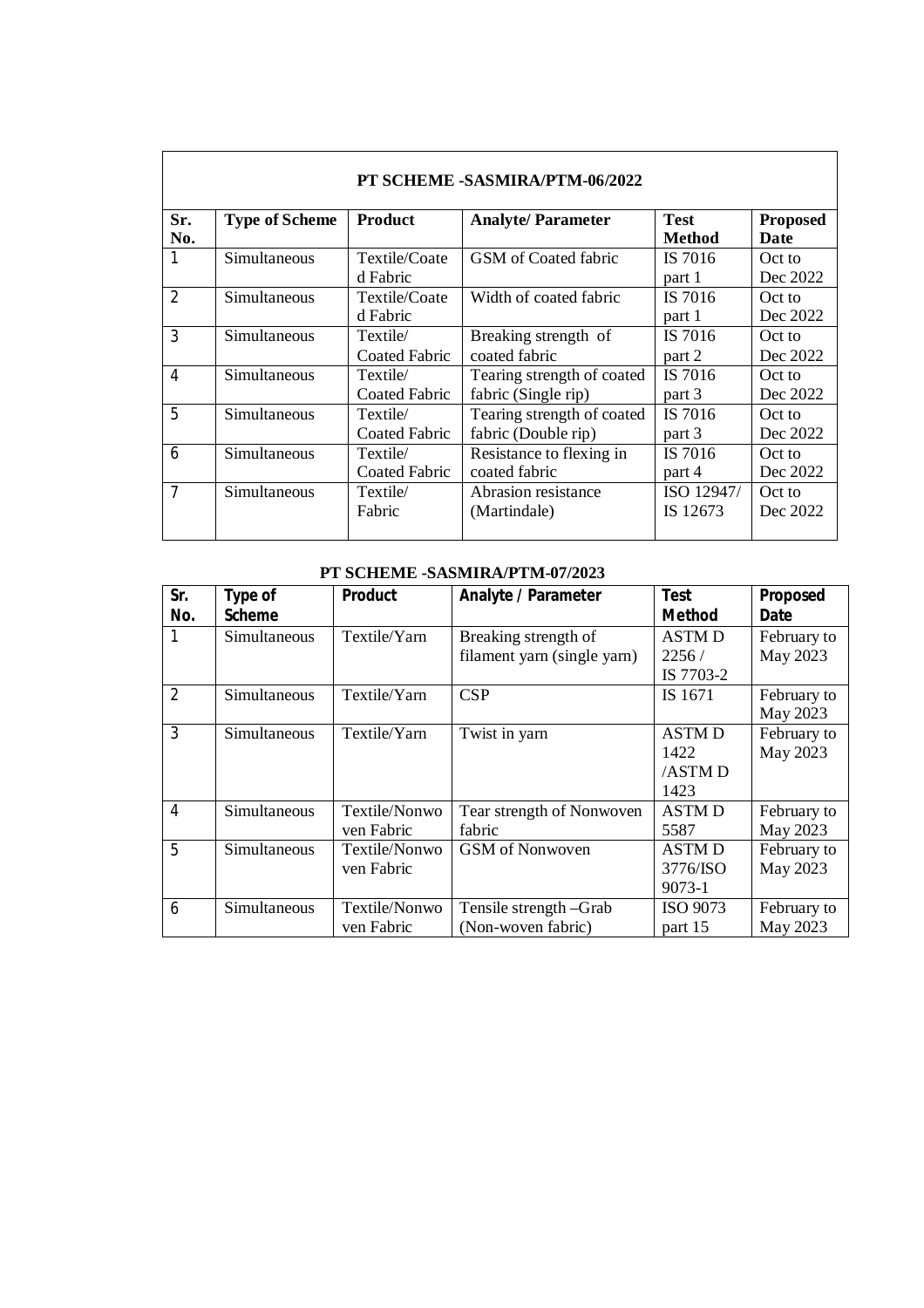## **PROPOSED PT CALANDER FOR THE YEAR 2022 (CHEMICAL SCHEME)**

| Sr.            | <b>Type of Scheme</b> | <b>Product</b>    | <b>Analyte/Parameter</b> | <b>Test Method</b> | <b>Proposed</b> |
|----------------|-----------------------|-------------------|--------------------------|--------------------|-----------------|
| N <sub>0</sub> |                       |                   |                          |                    | <b>Date</b>     |
| 1.             | Simultaneous          | Textile material  | % composition of         | IS 2006 or         | February to     |
|                |                       | Fibre/yarn/fabric | protein fibre with other | equivalent         | April 2022      |
|                |                       |                   | non protein fibre        |                    |                 |
| 2.             | Simultaneous          | Textile material  | % Water soluble          | IS 3456            | February to     |
|                |                       | Fibre/yarn/fabric | matter of textile        |                    | April 2022      |
|                |                       |                   | material                 |                    |                 |
| 3.             | Simultaneous          | Textile material  | % Scouring loss in       | IS 1383            | February to     |
|                |                       | Fibre/yarn/fabric | textile material         |                    | April 2022      |
| 4.             | Simultaneous          | Textile material  | Colour fastness to dry   | ISO 105 D01        | February to     |
|                |                       | Fibre/yarn/fabric | cleaning                 | or equivalent      | April 2022      |
| 5.             | Simultaneous          | Textile material  | Colour fastness to       | ISO 105 X05        | February to     |
|                |                       | Fibre/yarn/fabric | organic solvent          | or equivalent      | April 2022      |
| 6.             | Simultaneous          | Textile material  | Colour fastness to hot   | AATCC 133          | February to     |
|                |                       | Fibre/yarn/fabric | pressing                 |                    | April 2022      |

### **PT SCHEME-SASMIRA/PTC-04/2022**

#### **PT SCHEME-SASMIRA/PTC-05/2022**

| Sr.<br>N <sub>0</sub> | <b>Type of Scheme</b> | <b>Product</b>                        | <b>Analyte/Parameter</b>                  | <b>Test Method</b>           | <b>Proposed</b><br>Date      |
|-----------------------|-----------------------|---------------------------------------|-------------------------------------------|------------------------------|------------------------------|
| 1.                    | Simultaneous          | Textile material<br>Fabric            | Dimensional change<br>on soaking in water | IS 2977                      | June to<br>September<br>2022 |
| 2.                    | Simultaneous          | Textile material<br>Fabric            | Water repellency by<br>cone test          | IS 7941                      | June to<br>September<br>2022 |
| 3.                    | Simultaneous          | Textile material<br>Fibre/yarn/fabric | Colour fastness to<br>washing             | ISO 105 C10<br>or equivalent | June to<br>September<br>2022 |
| $\overline{4}$ .      | Simultaneous          | Textile material<br>Fibre/yarn/fabric | Colour fastness to<br>laundering          | AATCC <sub>61</sub>          | June to<br>September<br>2022 |
| 5.                    | Simultaneous          | Textile material<br>Fibre/yarn/fabric | Colour fastness to<br>saliva              | DIN 53160-1                  | June to<br>September<br>2022 |
| 6.                    | Simultaneous          | Textile material<br>Fibre/yarn/fabric | Colour fastness to sea<br>water           | AATCC 106                    | June to<br>September<br>2022 |
| 7.                    | Simultaneous          | Textile material<br>Fibre/yarn/fabric | % Moisture Content                        | <b>ASTMD</b><br>2495         | June to<br>September<br>2022 |